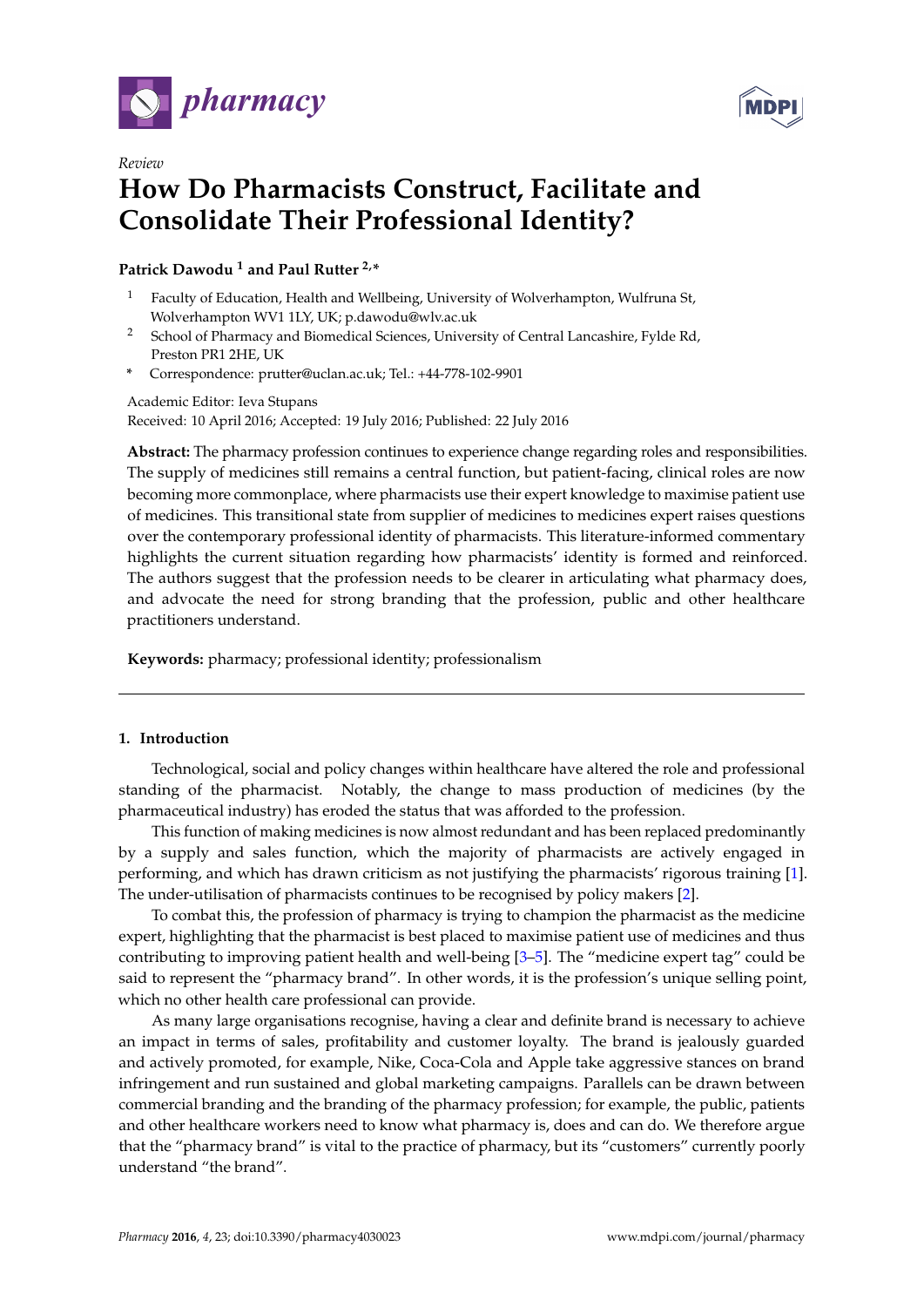Why this is the case is complex and involves a number of inter-related facets; from tension between commercial enterprise and ethical imperative through to societal perception and expectation. However, effective branding is something that can be managed and controlled by those responsible who "sell and maintain" the brand—the profession of pharmacy. This requires the profession to consistently promote this brand, but for this to happen pharmacists need to have a clear sense of who they are and what they stand for. In other words, we are concerned about an aspect of self-identity that has to do with our profession; the need for professional identity.

We argue that there is a lack of consensus to clearly articulate the professional identity of a pharmacist. The literature uses the term "professional" in a variety of contexts [\[6\]](#page-3-4). These contexts include professional development, professional socialisation, professional education, professional formation and professional identity [\[7](#page-3-5)[–9\]](#page-3-6). An ideal profession is said to have its own standards of education, practice is legally recognised by licensure, and the profession is relatively autonomous with members having a strong sense of identity [\[10\]](#page-4-0). Using these parameters then pharmacy appears to fulfil many of these in its assertion of qualifying as a profession. Other viewpoints categorising professionalism exist. For example, the structuralist-functionalist perspective, whereby professions are seen as fulfilling certain functions which are vital to the workings of modern industrialised society, and without which these functions would cease to exist [\[10\]](#page-4-0). Again, one could argue that pharmacy fulfils this criterion.

Difficulties begin when translating "professionalism" into context specific meaning. In other words, what constitutes "pharmacy professionalism"? To date no consensus exists defining pharmacy professionalism, how this can be engendered in people, or how it might be measured or evaluated. The uncertainty of where pharmacy will sit in healthcare serves to compound these problems. The journey from dispenser of medicines to medicines expert is still evolving, and a road map of how to get to this end point is needed. In our opinion, incoherent, confused and mixed messages conveyed by the profession (about what "*we are*") are hindering professional socialisation and consequently the ability of "future pharmacists" (students) and qualified pharmacists to gain a sense of true professional identity.

Professional identity has been shown to provide a sense of worth, belonging or purpose [\[11\]](#page-4-1). Johnson et al. spoke of "a vocation that we find agreeable to ourselves and may lead to a positive personal and professional image" [\[12\]](#page-4-2). A dissonant professional identity has been linked to job frustration, burnout, and attrition [\[12,](#page-4-2)[13\]](#page-4-3).

The process of becoming a pharmacist and the acquisition of professional identity involves the development of a range of beliefs and attitudes, and an understanding of the boundaries of the role and how to relate to other healthcare professionals as part of a team.

Given the lack of research in medical sociology regarding the professional identity of pharmacists, coupled with current on-going changes within pharmacy, this paper reviews the pharmacy literature with regard to the construction, facilitation and consolidation of professional identity.

#### **2. Construction of Pharmacist Identity**

At what point does the construction of professional identity begin? Johnson's notion of "vocation" or calling is exemplified in medicine, where prospective students often have a long-held desire to be a doctor [\[14\]](#page-4-4). The embodiment of being a doctor starts early and students align themselves to the principles of what it is to be a doctor. The same cannot be said for pharmacy. At the start of studying pharmacy, many pharmacy students have never worked in a pharmacy environment and for a proportion of students their preferred degree was another healthcare disciple, usually medicine or dentistry.

A body of literature exists looking at reasons and motivating factors as to why students choose to study pharmacy [\[15–](#page-4-5)[20\]](#page-4-6). For example, Willis et al. surveyed students from 14 UK Schools of Pharmacy and found the strongest motivator for choosing to study pharmacy was that it was a science-based course [\[17\]](#page-4-7). Similarly, Keshishian et al. observed pharmacy students were more likely to be interested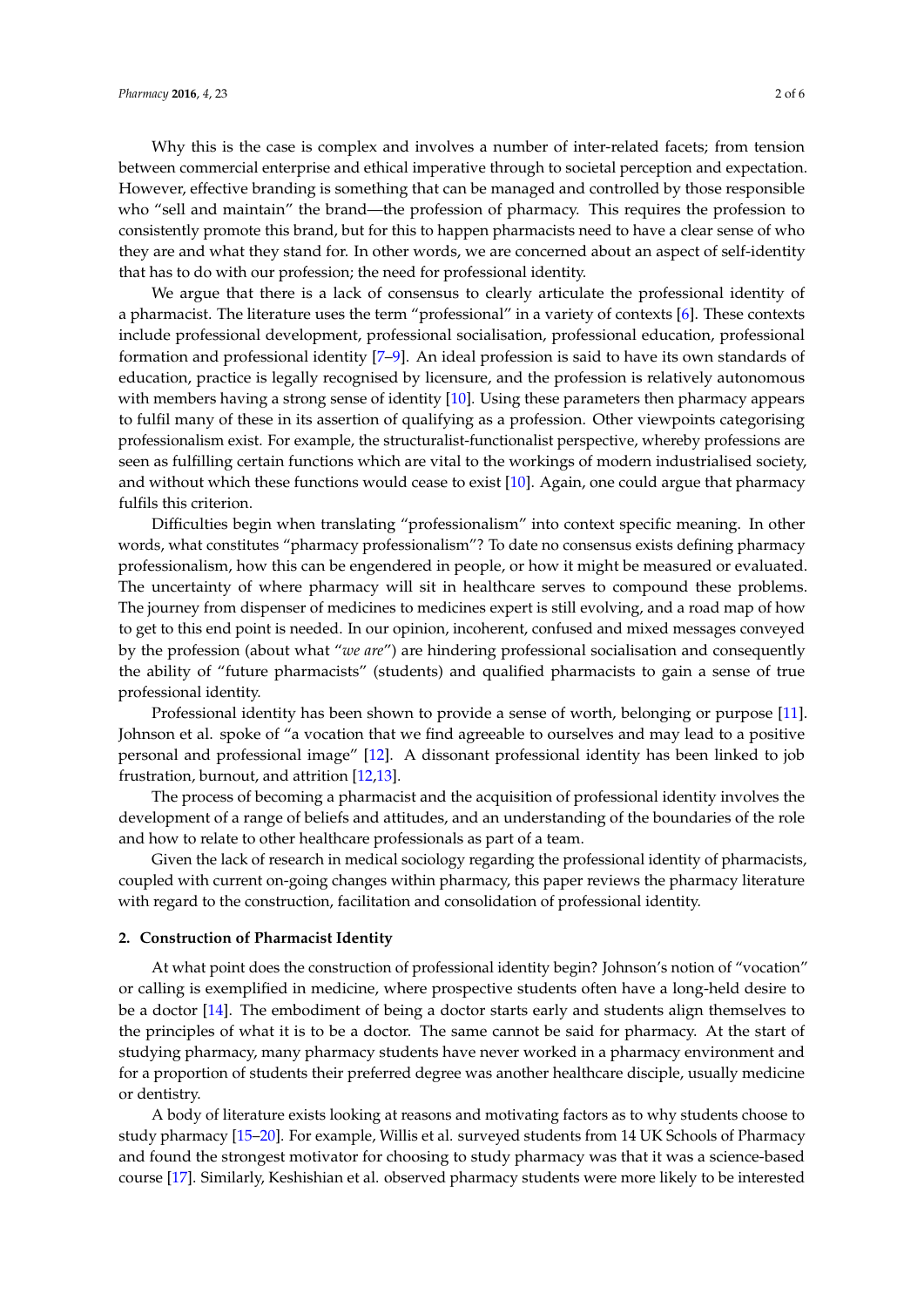in science and maths than non-pharmacy students [\[15\]](#page-4-5). Capstick et al. found that a large number of students opted first for medicine or dentistry rather than pharmacy, but did report that the most highly ranked motivation was a desire to work in a job where they cared for or helped people [\[20\]](#page-4-6). Predictably, the influence of family and friends is an important influence [\[18\]](#page-4-8).

It is clear that "vocation", or the sense of "wanting to be a pharmacist" is not why students historically or currently choose to study pharmacy. It appears that pharmacy students have an image of the pharmacist—someone who is science-focused, who will make decent money and have a degree of social standing. The concepts of patient care, compassion, empathy and altruism are rarely mentioned. A shift in mind set from the incoming student population is needed to align their perceptions of the pharmacist's role; if care, compassion and a desire to be the medicine expert is understood early then a sense of belonging and professional identity should be easier to gain.

Currently, it falls on educators to shape student views on what it is to be a pharmacist. Herein lies a major problem. Although curricula across the world are regulated and standards and outcomes stipulated it does not mean that students are taught in the same manner, especially when looking at professionalism and professional identity. In addition, traditional educational programmes may also reinforce the view of a pharmacist as a "scientist" [\[21](#page-4-9)[,22\]](#page-4-10). In the US (and to a lesser extent, the UK), attempts have been made to inculcate professionalism and professional identity [\[23](#page-4-11)[–27\]](#page-4-12). US Schools of pharmacy have used pharmacist mentors to encourage early adoption of professionalism [\[24\]](#page-4-13); Berger describes a School-wide approach to change the ethos of staff and student, from proactive student recruitment and admissions through to exclusion based on behaviours and not just academic performance [\[25\]](#page-4-14). Brehm highlighted a multi-disciplinary orientation programme where students from different disciplines had to define elements of professionalism [\[26\]](#page-4-15). The use of humanities to exemplify professionalism through classic stories prior to students starting pharmacy school was reported to be well received by students [\[27\]](#page-4-12). Just one UK study has reported on how students learn professionalism [\[23\]](#page-4-11). This study described professionalism derived via inculcation rather than specific attempts to teach professionalism.

However, it is unclear whether measures taken in US pharmacy schools have had any lasting effect, for example beyond graduation and licensure.

A small body of research does exist that has examined students' development of identity [\[28–](#page-4-16)[32\]](#page-4-17). Generally, findings are not encouraging; Schwirian et al. [\[28\]](#page-4-16) and Smith [\[29\]](#page-4-18), both found professional identity to decrease as students progressed through the course, with Shuval [\[30\]](#page-4-19) noting student expectation (about their future role) lowered as they progressed through the course. Knapp et al. also found that students in the latter part of the course held more negative views toward their chosen occupation than those at the start of the course [\[31\]](#page-4-20). Only Hatoum et al. described any positive findings where students had more favourable opinion as they progressed through the course, [\[32\]](#page-4-17). Why this has been observed is unclear, although the disparity between educating students for future roles (quite rightly) and the actual day-to-day job they will take on may account for some of the findings. The role of faculty staff, and opportunities to be taught by practicing pharmacists have been reported by students as important in engendering professional identity [\[23\]](#page-4-11).

### **3. Facilitation and Consolidation of Professional Identity**

Evidence suggests that students enter working life without a strong sense of professional identity, and hold negative opinion of the profession. The need to reconcile the professional training of students in pharmacy schools and actual professional practice has been identified [\[22,](#page-4-10)[23,](#page-4-11)[33\]](#page-4-21). Early work life and experiences would seem important to enable students to form a clearer sense of professional identity, yet few studies have investigated these formative transition years from graduate to fledgling professional. What studies have been conducted found pharmacists still viewed themselves as primarily "dispensers of medicines", although pharmacists also saw themselves as medicines advisors, social carer, manager or business person [\[21](#page-4-9)[,34\]](#page-4-22). These findings are similar to those of opinion leaders in the profession [\[35\]](#page-5-0). Certain factors have been identified that facilitate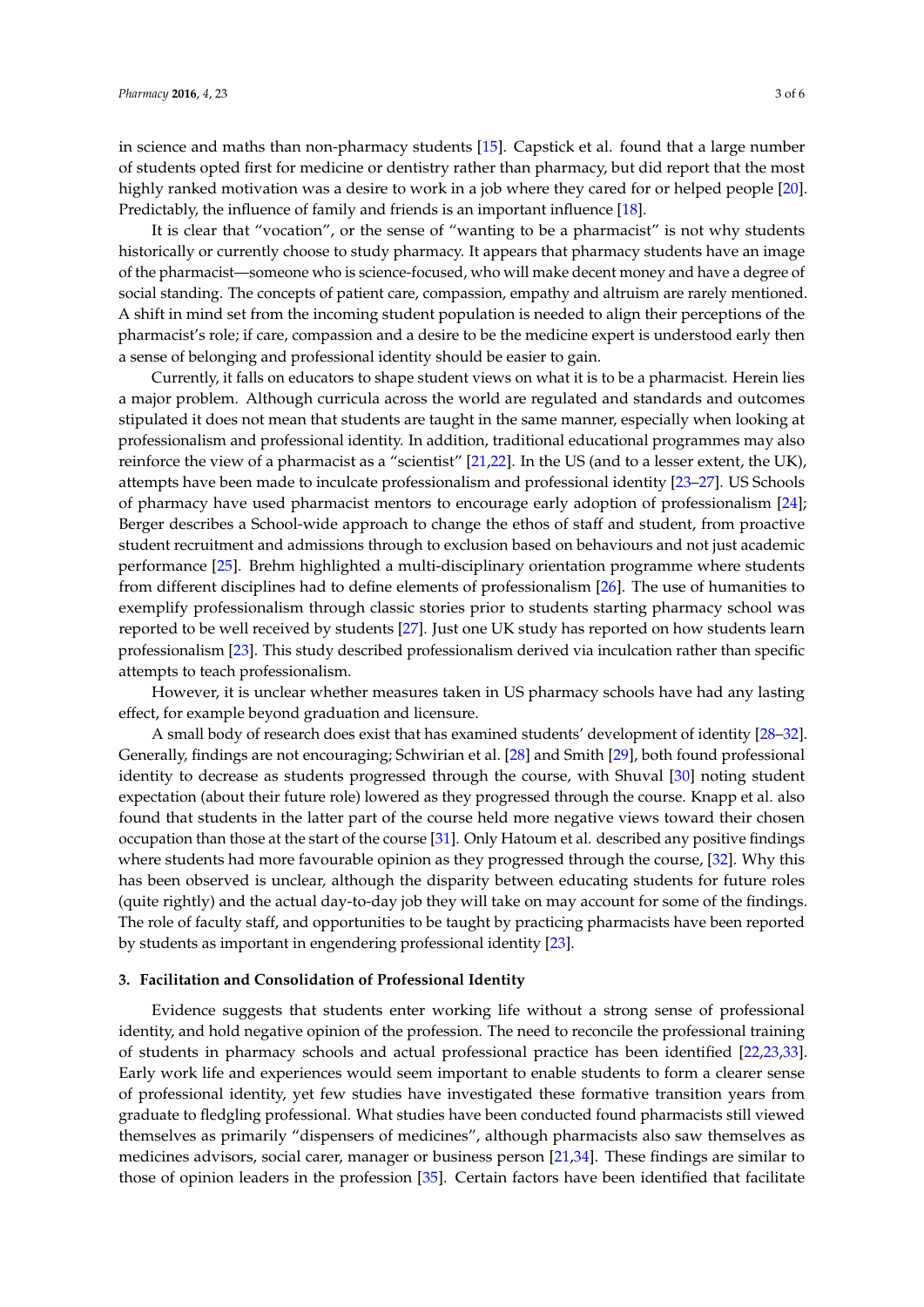pharmacists' identity, and these include practice setting, the skills the pharmacist has acquired, and the influence of mentors [\[36,](#page-5-1)[37\]](#page-5-2). Mentorship has shown to be helpful for new pharmacists. Pottie et al. identified that mentorship promoted the mentees image and confidence as well as instilling a sense of worth and motivation [\[37\]](#page-5-2).

A common theme that seems to run through most studies reviewed is the on-going transition away from the traditional, product-centred role of the pharmacist and the necessity to re-brand as a patient-centred medicines expert. This seems more acute in the community sector where tension exists between retail pharmacy needs and employee pharmacists, and greater role conflict with other healthcare practitioners [\[38\]](#page-5-3). The identity of the pharmacist as a medicines expert seems more prominent in hospital practice, as they have a more integrated role alongside other healthcare practitioners [\[21\]](#page-4-9). The challenge for the pharmacy profession is to develop a strategy to shift all pharmacists to be seen and act as medicines experts.

## **4. A Possible Future Direction**

It is clear that how pharmacists construct, facilitate and consolidate a professional identity is anything but clear. Students, on the whole, have little "calling" to be a pharmacist and, once qualified, find it difficult to develop this identity because of a lack of strong professional leadership and consequently a weak "brand image". Pharmacy is undoubtedly trying to re-engineer its place in healthcare as the medicines expert but this messaging has a long way to go before being universally recognised. The literature seems to describe a professional identity which is associated with technical skill, but a professional identity which is patient focused is slowly emerging. Completing the transition between these two identities requires a culture shift by most pharmacists—especially community pharmacists where there is a lack of peer support and multi-professional working. Newly qualified and young pharmacists would benefit from appropriate peer/mentor support to develop and facilitate the construction of their professional identity, which more closely aligns to a more patient-facing and clinical role.

**Author Contributions:** Patrick Dawodu conceived the original idea and both Patrick Dawodu and Paul Rutter analysed the data and wrote the paper.

**Conflicts of Interest:** The authors declare no conflict of interest.

#### **References**

- <span id="page-3-0"></span>1. Mesler, M.A. Boundary encroachment and task delegation: Clinical pharmacists on the medical team. *Soc. Health Illn.* **1991**, *13*, 310–331. [\[CrossRef\]](http://dx.doi.org/10.1111/1467-9566.ep10492129)
- <span id="page-3-1"></span>2. Maruthappu, M. The NHS five year forward view: Implications for clinicians. *BMJ* **2014**. [\[CrossRef\]](http://dx.doi.org/10.1136/bmj.g6518) [\[PubMed\]](http://www.ncbi.nlm.nih.gov/pubmed/25361843)
- <span id="page-3-2"></span>3. Royal Pharmaceutical Society. What Do Pharmacists do? Available online: [http://www.rpharms.com/](http://www.rpharms.com/ipharmacist/what-do-pharmacists-do-.asp) [ipharmacist/what-do-pharmacists-do-.asp](http://www.rpharms.com/ipharmacist/what-do-pharmacists-do-.asp) (accessed on 9 April 2016).
- 4. Pharmaceutical Society of Australia. Pharmacy Careers Guide. Available online: [https://www.psa.org.au/](https://www.psa.org.au/download/nitp/pharmacy-careers-guide.pdf) [download/nitp/pharmacy-careers-guide.pdf](https://www.psa.org.au/download/nitp/pharmacy-careers-guide.pdf) (accessed on 9 April 2016).
- <span id="page-3-3"></span>5. American Association of Colleges of Pharmacy. Pharma . . . What? Available online: [http://www.aacp.org/](http://www.aacp.org/resources/student/pharmacyforyou/Pages/pharmawhat.aspx) [resources/student/pharmacyforyou/Pages/pharmawhat.aspx](http://www.aacp.org/resources/student/pharmacyforyou/Pages/pharmawhat.aspx) (accessed on 9 April 2016).
- <span id="page-3-4"></span>6. Trede, F.; Macklin, R.; Bridges, D. Professional identity development: A review of the higher education literature. *Stud. High. Educ.* **2012**, *37*, 365–384. [\[CrossRef\]](http://dx.doi.org/10.1080/03075079.2010.521237)
- <span id="page-3-5"></span>7. Cornelissen, J.; Van Wyk, A. Professional socialisation: An influence on professional development and role definition. *S. Afr. J. High. Educ.* **2007**, *21*, 826–841. [\[CrossRef\]](http://dx.doi.org/10.4314/sajhe.v21i7.25745)
- 8. Clouder, L. Caring as a 'threshold concept': Transforming students in higher education into health (care) professionals. *Teach. High. Educ.* **2005**, *10*, 505–517. [\[CrossRef\]](http://dx.doi.org/10.1080/13562510500239141)
- <span id="page-3-6"></span>9. Hunter, A.; Laursen, S.L.; Seymour, E. Becoming a scientist: The role of undergraduate research in students' cognitive, personal, and professional development. *Sci. Educ.* **2007**, *91*, 36–74. [\[CrossRef\]](http://dx.doi.org/10.1002/sce.20173)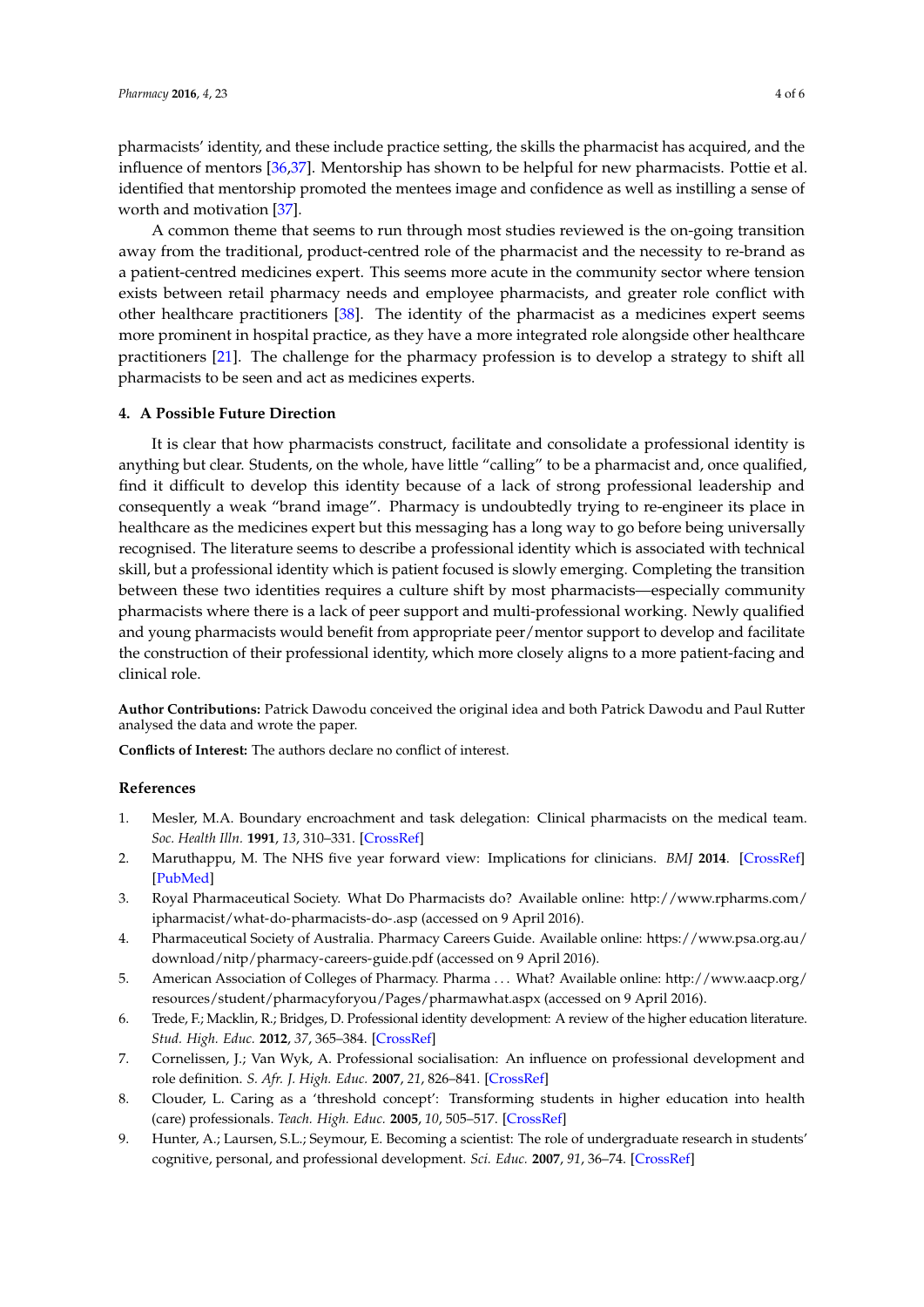- <span id="page-4-0"></span>10. Taylor, K.M.; Nettleton, S.; Harding, G. *Sociology for Pharmacists: An Introduction*; Palgrave Macmillan: Basingstoke, UK, 1990.
- <span id="page-4-1"></span>11. Pendergast, J.F.; Kimberlin, C.L.; Berardo, D.H.; McKenzie, L.C. Role orientation and community pharmacists' participation in a project to improve patient care. *Soc. Sci. Med.* **1995**, *4*, 557–565. [\[CrossRef\]](http://dx.doi.org/10.1016/0277-9536(94)E0106-3)
- <span id="page-4-2"></span>12. Johnson, M.; Cowin, L.S.; Wilson, I.; Young, H. Professional identity and nursing: Contemporary theoretical developments and future research challenges. *Int. Nurs. Rev.* **2012**, *59*, 562–569. [\[CrossRef\]](http://dx.doi.org/10.1111/j.1466-7657.2012.01013.x) [\[PubMed\]](http://www.ncbi.nlm.nih.gov/pubmed/23134142)
- <span id="page-4-3"></span>13. Cho, S.; Jung, S.Y.; Jang, S. Who enters nursing schools and why do they choose nursing? A comparison with female non-nursing students using longitudinal data. *Nurse Educ. Today* **2010**, *30*, 180–186. [\[CrossRef\]](http://dx.doi.org/10.1016/j.nedt.2009.07.009) [\[PubMed\]](http://www.ncbi.nlm.nih.gov/pubmed/19682773)
- <span id="page-4-4"></span>14. Knight, L.V.; Mattick, K. When I first came here, I thought medicine was black and white: Making sense of medicals students' ways of knowing. *Soc. Sci. Med.* **2006**, *63*, 1084–1096. [\[CrossRef\]](http://dx.doi.org/10.1016/j.socscimed.2006.01.017) [\[PubMed\]](http://www.ncbi.nlm.nih.gov/pubmed/16519978)
- <span id="page-4-5"></span>15. Keshishian, F.; Brocavich, J.M.; Boone, T.; Pal, S. Motivating factors influencing college students' choice of academic major. *Am. J. Pharm. Educ.* **2010**, *74*, 46. [\[CrossRef\]](http://dx.doi.org/10.5688/aj740346) [\[PubMed\]](http://www.ncbi.nlm.nih.gov/pubmed/20498739)
- 16. Lobb, W.B.; Shah, M.; Kolassa, E.M. Factors influencing the selection of a major: A comparison of pharmacy and nonpharmacy undergraduate students. *J. Pharm. Teach.* **2004**, *11*, 45–64. [\[CrossRef\]](http://dx.doi.org/10.1300/J060v11n02_04)
- <span id="page-4-7"></span>17. Willis, S.; Shannon, P.; Hassell, P. Who will be tomorrow's pharmacists and why did they study pharmacy? *Pharm. J.* **2006**, *277*, 107–108.
- <span id="page-4-8"></span>18. Anderson, D.C.; Sheffield, M.C.; Hill, A.M.; Cobb, H.H. Influences on pharmacy students' decision to pursue a doctor of pharmacy degree. *Am. J. Pharm. Educ.* **2008**, *72*, 22. [\[CrossRef\]](http://dx.doi.org/10.5688/aj720222) [\[PubMed\]](http://www.ncbi.nlm.nih.gov/pubmed/18483590)
- 19. Ferguson, J.A.; Roller, L.; Wertheimer, A.I. Social factors motivating students toward a career in pharmacy: An international study. *J. Soc. Admin. Pharm.* **1986**, *3*, 127–135.
- <span id="page-4-6"></span>20. Capstick, S.; Green, J.A.; Beresford, R. Choosing a course of study and career in pharmacy—Student attitudes and intensions across three years at New Zealand School of Pharmacy. *Pharm. Educ.* **2007**, *7*, 359–373. [\[CrossRef\]](http://dx.doi.org/10.1080/15602210701673811)
- <span id="page-4-9"></span>21. Elvey, R.; Hassell, K.; Hall, J. Who do you think you are? Pharmacists' perceptions of their professional identity. *Int. J. Pharm. Pract.* **2013**, *21*, 322–332. [\[CrossRef\]](http://dx.doi.org/10.1111/ijpp.12019) [\[PubMed\]](http://www.ncbi.nlm.nih.gov/pubmed/23419140)
- <span id="page-4-10"></span>22. Schafheutle, E.I.; Hassell, K. Internationally trained pharmacists in Great Britain: What do registration data tell us about their recruitment? *Hum. Resour. Health* **2009**, *7*, 51. [\[CrossRef\]](http://dx.doi.org/10.1186/1478-4491-7-51) [\[PubMed\]](http://www.ncbi.nlm.nih.gov/pubmed/19555489)
- <span id="page-4-11"></span>23. Schafheutle, E.I.; Hassell, K.; Ashcroft, D.M.; Hall, J.; Harrison, S. How do pharmacy students learn professionalism? *Int. J. Pharm. Pract.* **2012**, *20*, 118–128. [\[CrossRef\]](http://dx.doi.org/10.1111/j.2042-7174.2011.00166.x) [\[PubMed\]](http://www.ncbi.nlm.nih.gov/pubmed/22416936)
- <span id="page-4-13"></span>24. Fung, S.M.; Norton, L.L.; Ferrill, M.J.; Supemaw, R.B. Promoting professionalism through mentoring via the internet. *Am. J. Pharm. Educ.* **1997**, *61*, 166–169.
- <span id="page-4-14"></span>25. Berger, B.A.; Butler, S.L.; Duncan-Hewitt, W.; Felkey, B.G.; Jungnickel, P.W.; Krueger, J.L.; Perry, C.R.; Taylor, C. Changing the culture: An institution-wide approach to instilling professional values. *Am. J. Pharm. Educ.* **2004**, *68*, 22. [\[CrossRef\]](http://dx.doi.org/10.5688/aj680122)
- <span id="page-4-15"></span>26. Brehm, B.; Breen, P.; Brown, B.; Long, L.; Smith, R.; Wall, A.; Warren, N.S. An interdisciplinary approach to introducing professionalism. *Am. J. Pharm. Educ.* **2006**, *70*, 81. [\[CrossRef\]](http://dx.doi.org/10.5688/aj700481) [\[PubMed\]](http://www.ncbi.nlm.nih.gov/pubmed/17136200)
- <span id="page-4-12"></span>27. Bumgarner, G.W.; Spies, A.R.; Asbill, C.S.; Prince, V.T. Using the humanities to strengthen the concept of professionalism among first-professional year pharmacy students. *Am. J. Pharm. Educ.* **2007**, *71*, 28. [\[CrossRef\]](http://dx.doi.org/10.5688/aj710228) [\[PubMed\]](http://www.ncbi.nlm.nih.gov/pubmed/17533437)
- <span id="page-4-16"></span>28. Schwirian, P.M. Professional socialization and disillusionment: The case of pharmacy. *Am. J. Pharm. Educ.* **1974**, *39*, 18–23.
- <span id="page-4-18"></span>29. Smith, M.; Messer, S.; Fincham, J.E. A longitudinal study of attitude change in pharmacy students during school and post graduation. *Am. J. Pharm. Educ.* **1991**, *55*, 30–35.
- <span id="page-4-19"></span>30. Shuval, J.T. Attempts at professionalization of pharmacy: An Israel case study. *Soc. Sci. Med.* **1978**, *12*, 19–25.
- <span id="page-4-20"></span>31. Knapp, D.E.; Knapp, D.A. Disillusionment in pharmacy students. *Soc. Sci. Med.* **1968**, *1*, 445–447. [\[CrossRef\]](http://dx.doi.org/10.1016/0037-7856(68)90047-4)
- <span id="page-4-17"></span>32. Hatoum, H.T.; Smith, M.C. Identifying patterns of professional socialisation for pharmacists during pharmacy schooling and after one year in practice. *Am. J. Pharm. Educ.* **1987**, *51*, 7–17.
- <span id="page-4-21"></span>33. Noble, C.; Coombes, I.; Shaw, P.N.; Nissen, L.M.; Clavarino, A. Becoming a pharmacist: The role of curriculum in professional identity formation. *Pharm. Pract.* **2014**, *12*, 1–13. [\[CrossRef\]](http://dx.doi.org/10.4321/S1886-36552014000100007)
- <span id="page-4-22"></span>34. Rosenthal, M.M.; Breault, R.R.; Austin, Z.; Tsuyuki, R.T. Pharmacists' self-perception of their professional role: Insights into community pharmacy culture. *J. Am. Pharm. Assoc.* **2011**, *51*, 363–367. [\[CrossRef\]](http://dx.doi.org/10.1331/JAPhA.2011.10034) [\[PubMed\]](http://www.ncbi.nlm.nih.gov/pubmed/21555287)